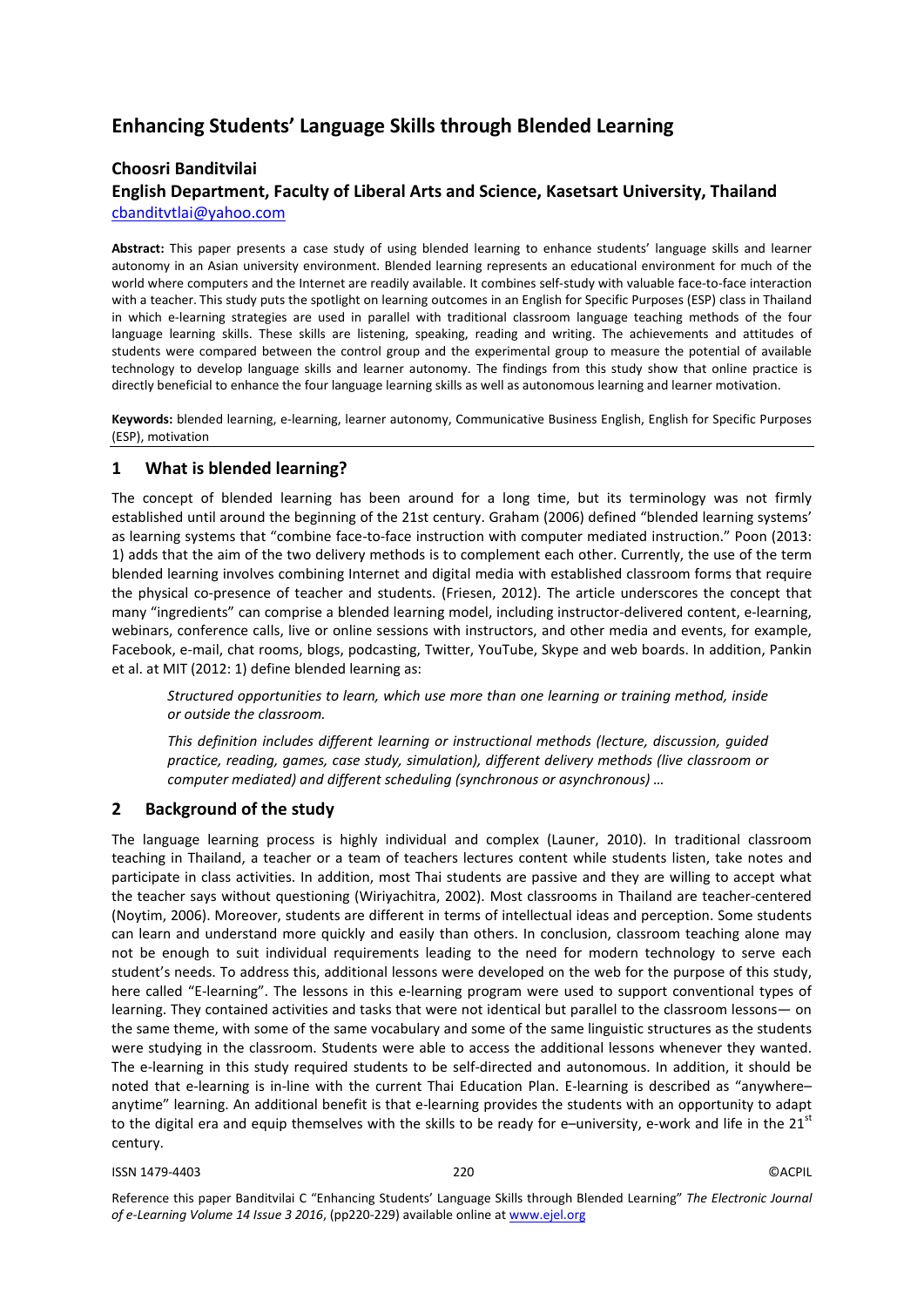**Choosri Banditvilai**

# **3 Literature Review**

E-learning is a new technological innovation that is increasingly used in education. Under the National Information and Communication Technology Plan (ICT) and Education Policy, the government is aware of the potential of e-learning and they have provided support with tangible strategies and infrastructures through the Thailand ICT Master Plan and the e-education framework. Within this framework Thai students are provided with opportunities to enhance their studies by accessing knowledge from every part of the world through digital learning (Suktrisul, 2007). Therefore, e-learning has increased in several Thai universities both in Bangkok and in other cities. Kasetsart University, a government institution, encourages its staff to use elearning pedagogical tools to support students' learning. The University is currently integrating ICT into classroom-based language teaching and integrating the network into the curriculum. E-learning has not only become widely used in Thailand, it has also affected teaching methodology and pedagogy and enhanced learners' educational experience by increasing motivation and allowing learners to interact more freely in academic and work settings. Many researchers have studied the relationship between the use of online learning resources and the enhancement of language skills. This line of research has established a high correlation between using this technology in the language classroom and higher achievement in language proficiency. Dawley (2007) found that e-learning encouraged learners to seek information, evaluate it, share it collaboratively and, ultimately, transform it into their own knowledge. This conclusion is supported by Tanveer (2011) who conducted a research study "Integrating E-learning in Classroom-based Language Teaching: Perceptions, Challenges and Strategies."

In his study he has found that both teachers and learners perceive that e-learning can help students take responsibility for their own learning by making them autonomous and confident. This enables introverted students to interact more freely, provides diversification of activities, fosters an intrinsic impetus of learning and permits the acquisition of valuable study and time management skills. Moreover, e-learning also allows teachers to have a more student-centered form of learning (Poon 2013). In the English as a Foreign Language (EFL) environment, Soliman (2014) carried out a study on using e-learning to develop EFL students' language skills and activate their independent learning. The findings revealed that e-learning is an essential tool that should be used to supplement the EFL face-to-face classroom lessons. It is seen to enhance the students' language proficiency and promote independent learning.

Larsen (2012) studied the use of blended learning, its productiveness and the extent to which these factors affected student perceptions of the ESL writing course. Students were found to work more autonomously and to be more focused while becoming more responsible for their own learning. Not only was autonomous learning enhanced by blended learning, but students actually took ownership of the material. The term "autonomy" and "self-directed learning" are often used interchangeably, however, they still have some distinctions: autonomy is the ability to take charge of one's own learning", whereas, self-directed learning refers to "learning in which the learners themselves take responsibility for their own learning" (Holec, 1981:3- 4). Holec first used the term autonomous learner in relation to the development of second language learning, defining it as the learner's ability to take charge of his/her own learning. Poon (2013) stated that enhancing students' motivation to learn on their own "at their own pace and in their own time" is an important aspect of a blended learning environment. Masie (2002: 59) argued that blended learning adds significantly greater opportunity for the learner to master material and move towards transfer and performance.

When properly implemented, blended learning can result in improved student success, satisfaction, and retention. (University of Central Florida, 2015) With this proven success in mind, a blended learning environment was created for this study.

The purpose of this article is to discuss the effectiveness of a blended learning environment which combines one form of e-learning with traditional classroom teaching in order to determine if students' language skills as well as their perceptions of this program are enhanced.

# **4 Research**

# **4.1 Research Questions**

This study attempts to answer two research questions:

1. How can a blended learning program develop students' language skills better than in-class-only teaching?

2. What are the students' attitudes towards blended learning programs?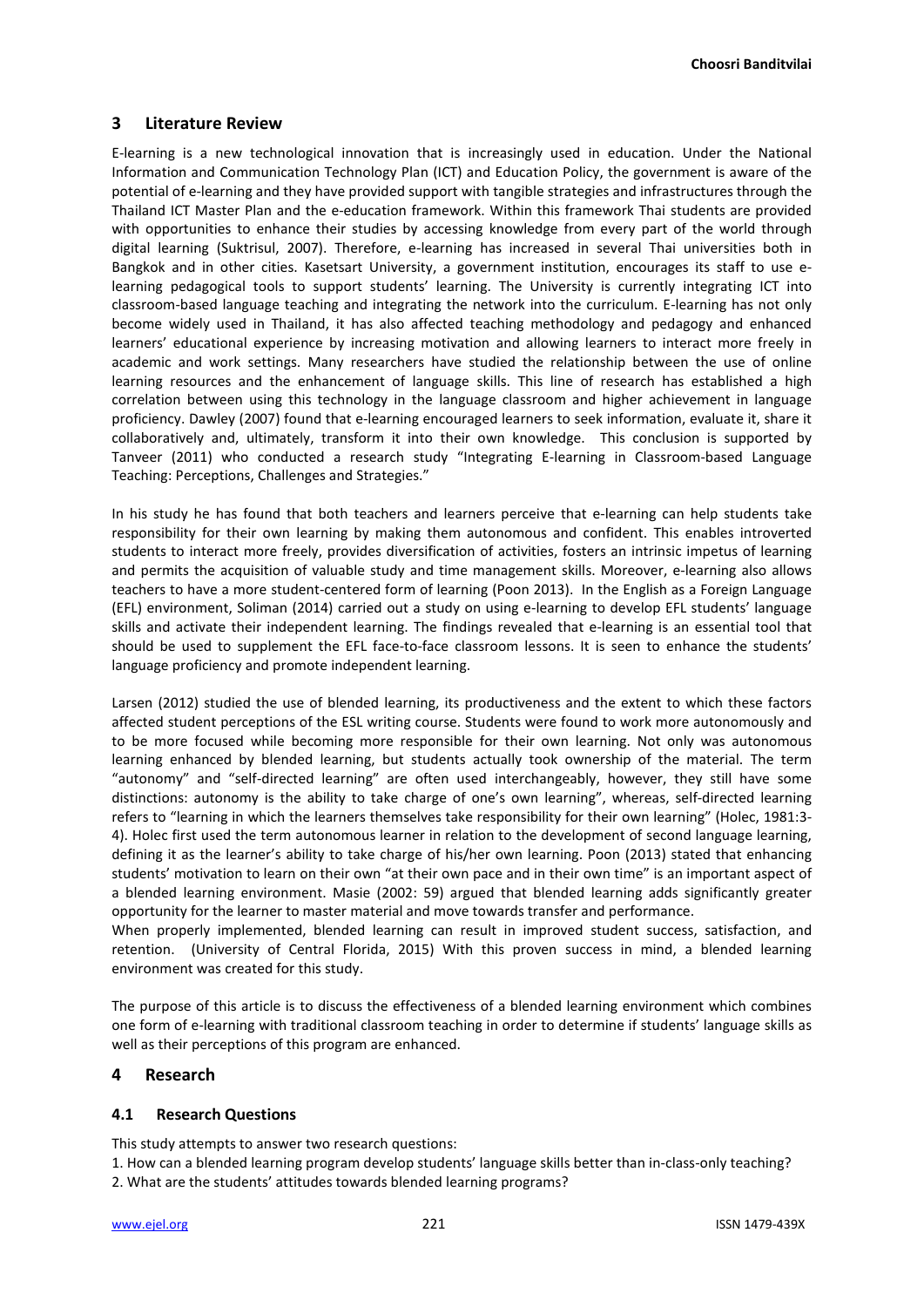# **4.2 Subjects**

The subjects in this study were a class of the second year undergraduate English majors at the Faculty of Liberal Arts and Science, Kasetsart University, Kamphaeng Saen Campus in Thailand. They were all Thai. Their ages ranged from 18-21. There were 60 students, 8 males and 52 females. They were a homogeneous group because they were the same age and they had passed three compulsory English courses for English major students. i.e. English Reading, Introduction to English Listening and Speaking Skills and English Structure. They had little experience in using blended learning prior to attending this course. Both groups of students studied the same course, Communicative Business English the first semester of the academic year 2014-2015, which is an elective course. This course focused on improving listening, speaking, reading and writing, to help the students to develop their learning skills and succeed in their chosen careers.

# **4.3 Research procedure**

In this study, sixty students were given a pre-test (TOEIC test) to determine homogeneity in terms of English language ability. The scores of the pre-test were used to place the students into 2 groups of thirty students each (see Table 3). Group 1 students (the control group) studied Communicative Business English in a classroom setting while Group 2 students (the experimental group) had their classroom studies supplemented with e-learning procedures.

Both groups of the students were required to attend 3 hours a week class instruction. However, after classroom instruction group 2 students were required to participate in e-learning program to reinforce their classroom learning. The students accessed the e-learning at their own place and in their own time.

# **4.4 Research instruments**

In order to evaluate the effectiveness of the use of e–learning to supplement classroom learning, the following research instruments were used:

# *4.4.1 E-learning lessons*

The e-learning lessons include various learning activities related to the content of each unit. There are six units in this program that consolidate, reinforce and expand on the classroom lessons and students can check their answer automatically. It provides students opportunities to either revisit skill-building activities or increase the skills they have already attained, thus enhancing their language learning. These online lessons were developed by the researcher for students studying Communicative Business English. During the development of the program, the units were tested by the English lecturers at the department to confirm that it covered similar content to the classroom lessons.

# *4.4.2 Achievement Test*

At the end of the semester, the control group and the experimental group were given a post-test. Both groups were tested with the same achievement test (AT) to determine the amount of progress they had made.

# *4.4.3 Questionnaire*

The questionnaire (See Table 4) was used to obtain student's reactions towards using e-learning to supplement an in-class Communicative Business English course. The subjects' responses to the questionnaire were analyzed in terms of mean scores and standard deviations on a five-point Likert scales which were interpreted as follows:

- 4.51 to 5.00  $=$  Strongly agree
- 3.51 to 4.50  $=$  Agree
- $2.51$  to  $3.50$  = Undecided
- 1.51 to  $2.50$  = Disagree
- 1.00 to 1.50 = Strongly Disagree

Students in the experimental group were required to do a questionnaire. The initial version of the questionnaire was piloted before use. Thirty second-year English major students at the faculty of Liberal Arts and Science were randomly selected to do the pilot questionnaire. The purpose of piloting was to ensure that the language used in the questions was understood by students and the questions successfully elicited the required information. Based on the comments and feedback from the students, the questionnaire was revised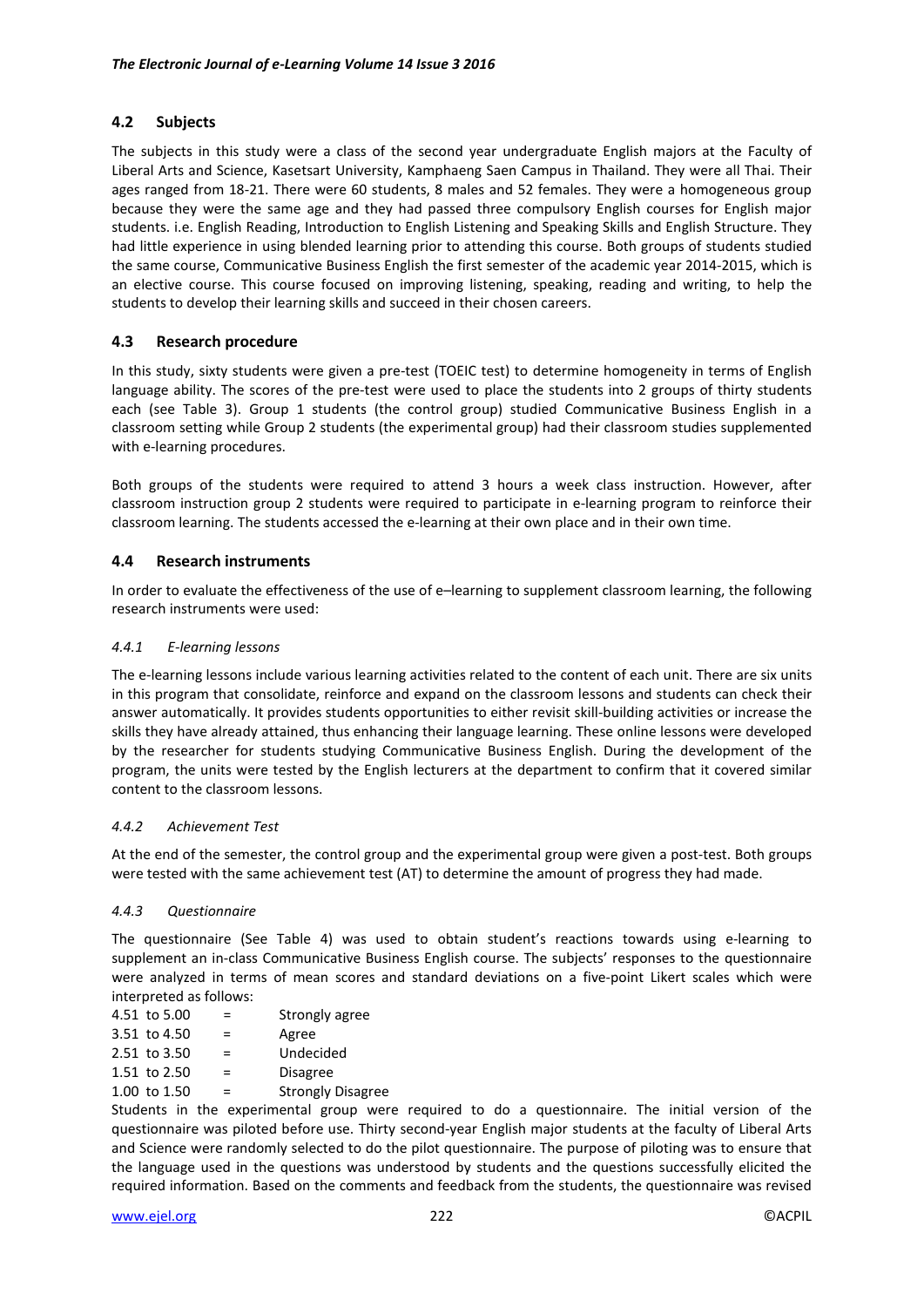to make sure there was no confusion. The questionnaire was divided into two parts. Part one collected the students' personal information regarding gender, age and blended learning experience. Part two consisted of ten questions aimed at obtaining student's reactions towards using e-learning to supplement an in-class Communicative Business English course. Questions 1-5 aimed at collecting information on the students' attitudes towards using e-learning to supplement in-class teaching. Questions 6-10 were designed to elicit students' responses on the capacity of the blended learning program to develop students' languages skills.

### *4.4.4 Semi-structured interview*

To provide further support, 15 students from the experimental group were randomly selected for interviews of 8 questions at the end of the experiment. Students were asked for their opinions on using e-learning to supplement Communicative Business English course. The interview was recorded, transcribed, and coded with similar themes categorized.

**Table 1:** Summary of research questions and instruments

| can a blended learning program develop<br>How<br>students' language skills better than in-class-only   attitudes in the questionnaire<br>teaching? | Achievement Test in the pre-test, post-test and students' |
|----------------------------------------------------------------------------------------------------------------------------------------------------|-----------------------------------------------------------|
| What are the students' attitudes towards the blended<br>learning program?                                                                          | Questionnaire and semi-structured interview               |

# **5 Instructional design**

In this study Group 1 (the control group) was taught using face to face instruction only. The students received lecturers, tutorials and homework. Group 2 (the experimental group) was taught using the same method of teaching as Group 1. However, it was supplemented by e-learning lessons. There was an orientation phase to introduce the e-learning program and provide an example of e-learning supplementary material to Group 2. According to Soliman (2014), there are many e-learning activities that can be used to enhance students' language proficiency and independent learning. In this study, the researcher developed e-learning lessons which were parallel with the classroom lessons. The main objective of the e-learning program was to develop the four language skills: listening, speaking, reading and writing. Students practiced listening for gist, speaking, reading and writing tasks. There were a variety of activities such as, multiples choices, matching and short answer questions. The students completed the activities independently and they were tested on their understanding of the content. Students could progress to the text page, be taken back to a previous paper or be redirected down a different path.

# **6 Instructional Procedure**

According to the class schedule, the morning class (Group 1) underwent the experiment without e-learning and the afternoon class (Group 2) underwent the experiment using e-learning to supplement in class teaching. An example of the procedure was as follows:

| Table 2: Stages for teaching Group 1 and Group 2 |
|--------------------------------------------------|
|--------------------------------------------------|

| <b>Stages</b>                | Group 1 | Group 2 |
|------------------------------|---------|---------|
|                              |         |         |
| Teacher lectured.            |         |         |
| Students did activities.     | ✓       | ✓       |
| Teacher assigned homework.   |         |         |
| Teacher introduced the e-    | ×       |         |
| learning program.            |         |         |
| Students studied with the e- | ×       |         |
| learning program.            |         |         |
| Students completed a         | ×       |         |
| questionnaire.               |         |         |
| Teacher interviewed the      | ×       |         |
| students.                    |         |         |
|                              |         |         |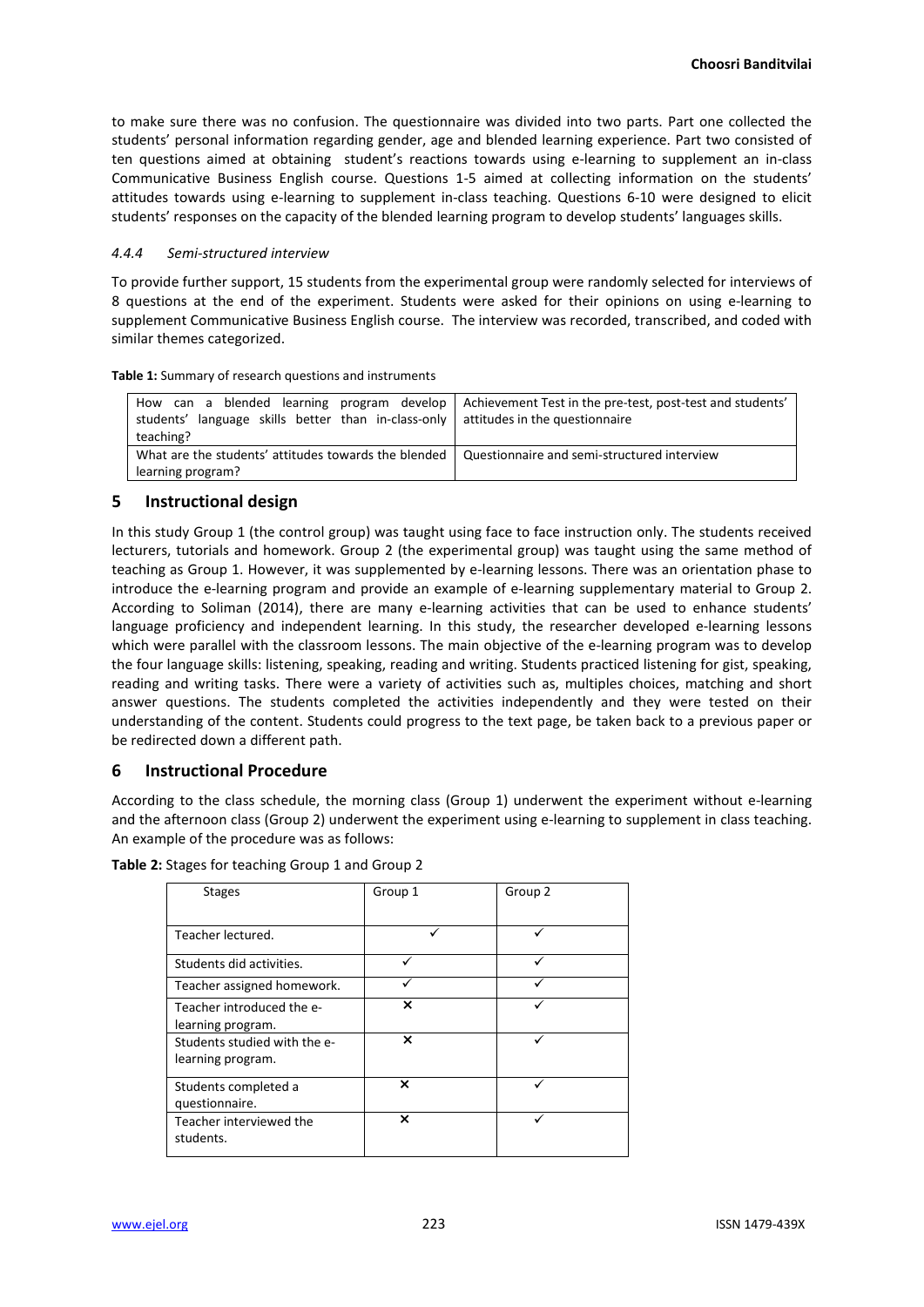# **7 Findings from the application of the three research instruments**

# **7.1 Data from the test (AT)**

At the end of the course, both students in Group 1, the control group who had received no supplementary elearning, and Group 2, the experimental group who had received supplementary e-learning, were given a posttest with a 50-minute time limit. The scores were collected from each group, and then the mean and standard deviation of the control group and the experimental group were calculated. To ensure that the control group and the experimental group were similar in terms of language abilities, we conducted independent t-test. The results are shown in table 3.

| Test               | N  | Mean  | S.D. | T-Value | P-Value |  |
|--------------------|----|-------|------|---------|---------|--|
| Pre-test           |    |       |      |         |         |  |
| Control group      | 30 | 27.53 | 5.65 | 0.37    | 0.715   |  |
| Experimental group | 30 | 27.01 | 5.33 |         |         |  |
| Post-test          |    |       |      |         |         |  |
| Control group      | 30 | 37.28 | 4.81 | $-3.38$ | 0.001   |  |
| Experimental group | 30 | 41.43 | 4.7  |         |         |  |

**Table 3:** Independent t-test between control group and experimental group

Table 3 shows that the mean score of the pre-test of the control group and experimental group were nearly the same (27.53 and 27.01, respectively) and the results of t-test indicated that there was no significant difference between the two groups with respect to their language abilities ( $t = 0.37$ ,  $p > 0.05$ ). From the posttest results, the experimental group had a higher mean score than the control group (37.28 and 41.43, respectively) and the results of t-test indicated that there was significant difference between the two groups (t = -3.38, p < 0.05). The significant increase in mean score in the experimental group highlighted the potential for accelerated development of students' language skills through e-learning.

# **7.2 Data from the questionnaire**

After finding a significant increase in learning for the experimental group, students received a questionnaire to determine the reasons for their enhanced learning. In the questionnaire, the subjects were asked about their perception of e-learning's effect on their language skills.

| <b>Table4: Questionnaire</b> |
|------------------------------|
|------------------------------|

|               | Questions                                                                 | Mean | SD.  |
|---------------|---------------------------------------------------------------------------|------|------|
| 1             | The e-learning lessons help the students understand the subject better.   | 4.50 | 0.51 |
| $\mathcal{P}$ | The lessons in the e-learning program are interesting.                    | 4.40 | 0.56 |
| 3             | The teacher should use this program to supplement in-class teaching.      | 4.57 | 0.50 |
| 4             | This e-learning program motivates the students to study by themselves.    | 4.65 | 0.55 |
| 5             | The students' learning experience is enhanced by this e-learning program. | 4.43 | 0.50 |
| 6             | This e-learning program develops students' language skills.               | 4.53 | 0.51 |
| 7             | This e-learning program develops students listening skills.               | 4.40 | 0.47 |
| 8             | This e-learning program develops students speaking skills.                | 3.80 | 0.41 |
| 9             | This e-learning program develops students reading skills.                 | 4.30 | 0.44 |
| 10            | This e-learning program develops students writing skills.                 | 4.23 | 0.53 |

As can be seen from Table 4, the students in the experimental group had favourable attitudes towards enhancing their language skills through e-learning. Most students thought that this program should be a supplement to in-class teaching. In addition, there was a favorable response relating to motivational aspects delivered through the use of technology. It motivated the students to study by themselves. It also helped them better understand the lesson because the supplementary lessons covered similar content. Moreover, students felt that this program could both facilitate and enhance their learning experience. It helped them develop their 4 language skills- listening, speaking, reading and writing. Here a caveat should be noted: the mean value of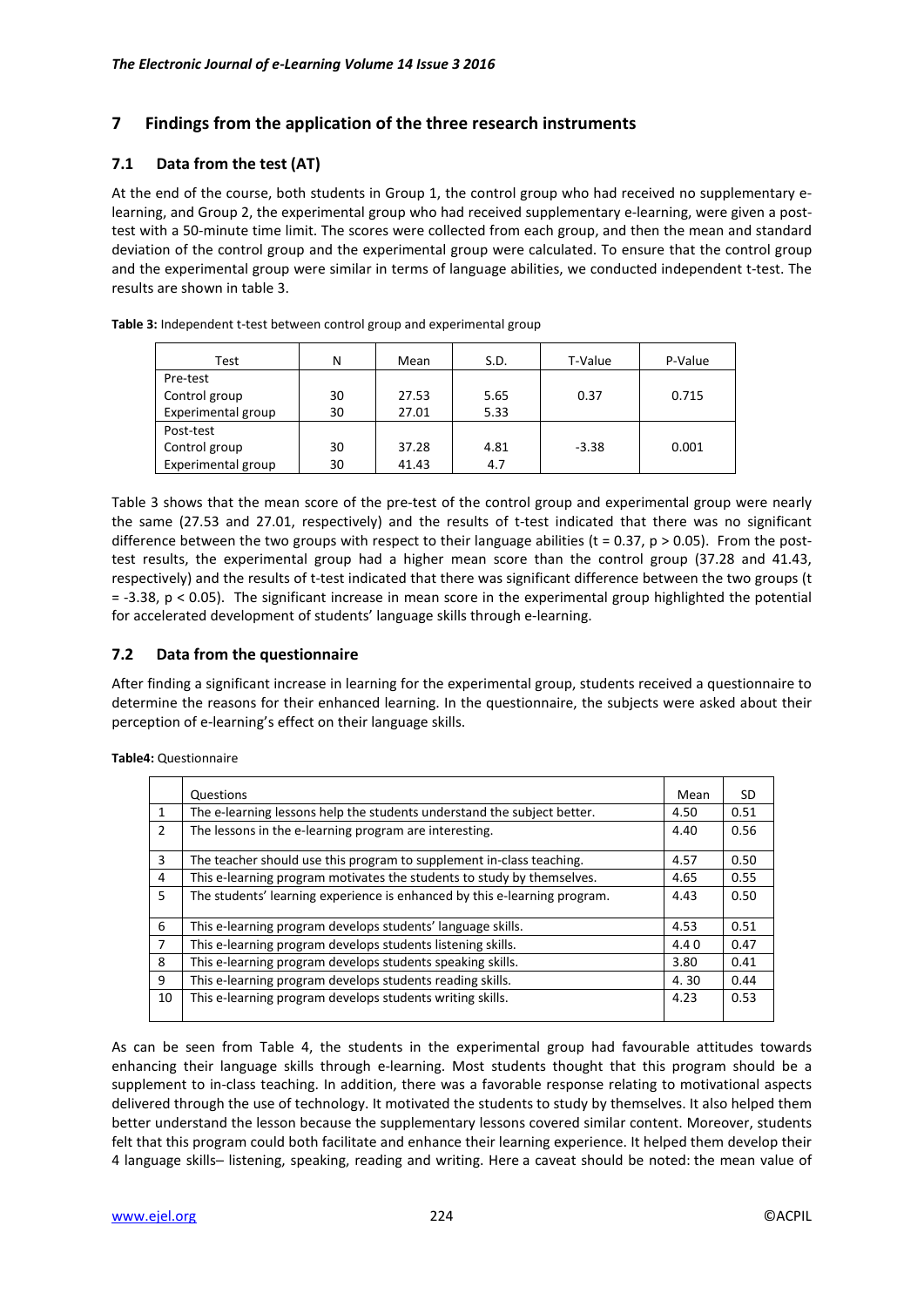question number 8 is lower than other items because the students felt this program did not afford them enough speaking practice.

### **7.3 The data from the semi-structured interviews**

The results of the semi-structured interviews show that most of the students in the experimental group had positive attitudes towards using supplementary e-learning. They considered this program more interesting than normal classroom learning because they could study by themselves without losing interest.

The following are summaries of the students' stated reasons for both positive and negative aspects of using elearning to supplement in-class teaching. Extracts showing a positive response include:

#### *7.3.1 Accessed whenever convenient*

*"I like the e-learning program because it is simply accessible anytime and anywhere."*

*"I like this teaching program because I can access my lessons at any time. This makes me feel relaxed and enjoy learning."* 

*"I want the teacher to supplement e-learning in-class teaching because I can access when I want it."*

*"I can review materials when I want and feel very comfortable doing the task at home."*

*"I like this program because I can work whenever and wherever I prefer."*

#### *7.3.2 E-learning improves their language skills*

*"This program helps me think and develop my language skills."* 

*"I like e-learning because it can help me improve myself in learning English."* 

*"E-learning helps me develop my listening skills. If at first, I cannot understand what they say. So I listen again and again until I can understand."*

*"My reading skills have improved and I can read faster."*

*"I think it is good to use this program because I have more opportunity to practice listening, speaking, reading and writing."*

### *7.3.3 Motivates students to learn more*

*"E-learning can motivate me to learn more because I actively involved in learning."*

*"The exercises are motivating and I like doing it a lot."*

*"I enjoy learning a lot and I also have a better attitude towards learning English."*

### *7.3.4 Self-directed learning*

*"With e-learning, I take the responsibility for my own learning."* 

*"Traditional classrooms are teacher-centered but in e-learning we do everything by ourselves."* 

*"I plan my time to study by myself."*

*"E-learning offer flexibility to learn on my own pace."*

*"With e-learning I am exposed to the language outside the classroom and work independently on improving my language skills."*

#### *7.3.5 Immediate feedback*

*"I prefer e-learning activities as I get immediate feedback."*

*"The task that I like most is listening to complete the conversation. It is challenging and I find that simultaneously checking the answers by myself is very interesting."*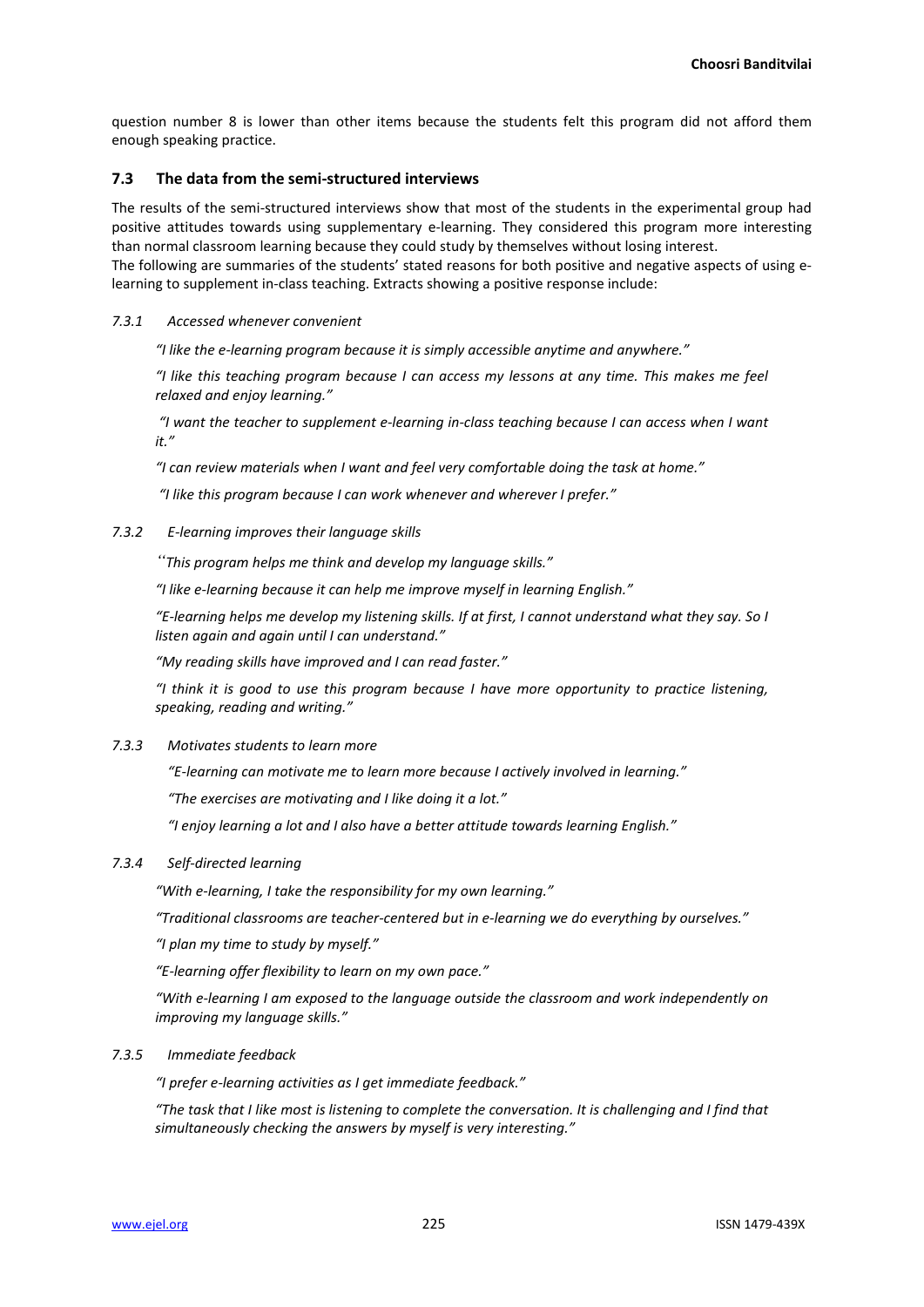### *7.3.6 Interesting and easy presentation*

*"The presentation is interesting and stimulating and there are a lot of visuals and sounds which make it similar to a real communication in the classroom. Moreover, material is easy to follow."* 

### *7.3.7 Reinforce classroom learning*

*"I really like this program because the lessons are very similar to the lessons in my class. I can use the knowledge I already had to link with the new knowledge. It improves my language skills."* 

*"Though the content of in-class teaching and e-learning are similar, the e-learning seems to expand what we learnt in class."*

However, five interviewees highlighted negative aspects of the e-learning program:

# *7.3.8 Lack of an actual teacher's face-to-face feedback*

*"I prefer to get the feedback from the teacher in class rather than virtual feedback because I can discuss with the teacher directly."*

*"If I have a difficult time to understand how the passage goes, no one is there to explain it to me like we have in a classroom."*

*"I prefer face-to-face feedback because it is more effective and personal."* 

*"I like to study in a classroom because I can talk to the teacher. When I don't understand the lesson, I always ask her."*

*"I prefer face to face interaction with the teacher."*

*7.3.9 Slow computer or network* 

*"Sometimes the Internet connections are so slow and unavailable that I am wasting my time while I wait to be connected".*

*"I can't find the server, so I can't use e-learning".*

Data from the semi-structure interview showed that e-learning reinforced students learning with parallel lessons, thus sparing the students the embarrassment of asking the teacher to repeat something over and over again. In addition, it gave the students more freedom to control what they wanted to learn and how they wanted to learn it. Moreover, it provides flexibility for students to work at their own pace and time, not at the teacher's pace, with prompt feedback online (Poon, 2013). In this way, students could concentrate more on the material they found challenging and increase their pace on the tasks/activities that were quickly acquired. Furthermore, students were exposed to the language outside the classroom and worked independently on practicing their language skills and improving their learning. However, some students stated that having the teacher available was more conducive to learning, especially to answer questions promptly and explain them in details.

The downside is that of time constraints caused by the computers/network being down or very busy. These technical difficulties may be dealt with through upgrading and maintaining of technical equipment — server, intranet and the Internet. In the event that additional spending on system upgrades is unrealistic or impossible, a self-defined blended learning environment can be established within the situational constraints.

# **8 Discussion and practical applications**

E-learning received both positive and negative feedback from the students. The goal of the study was to find out if the addition of e-learning in a blended learning environment would enhance learning. It might be noted that some student's preference was face to face interaction. However, the findings of e-learning program demonstrated that an increase in students' motivation and the development of more autonomous learning.

# **8.1 Enhanced Learning**

The data obtained from all three sources indicates that the supplementary e-learning program developed students' language skills better than in-class-only teaching. The online program reinforces and expands the textbook and classroom activities, thus providing students opportunities to revisit activities and tasks that are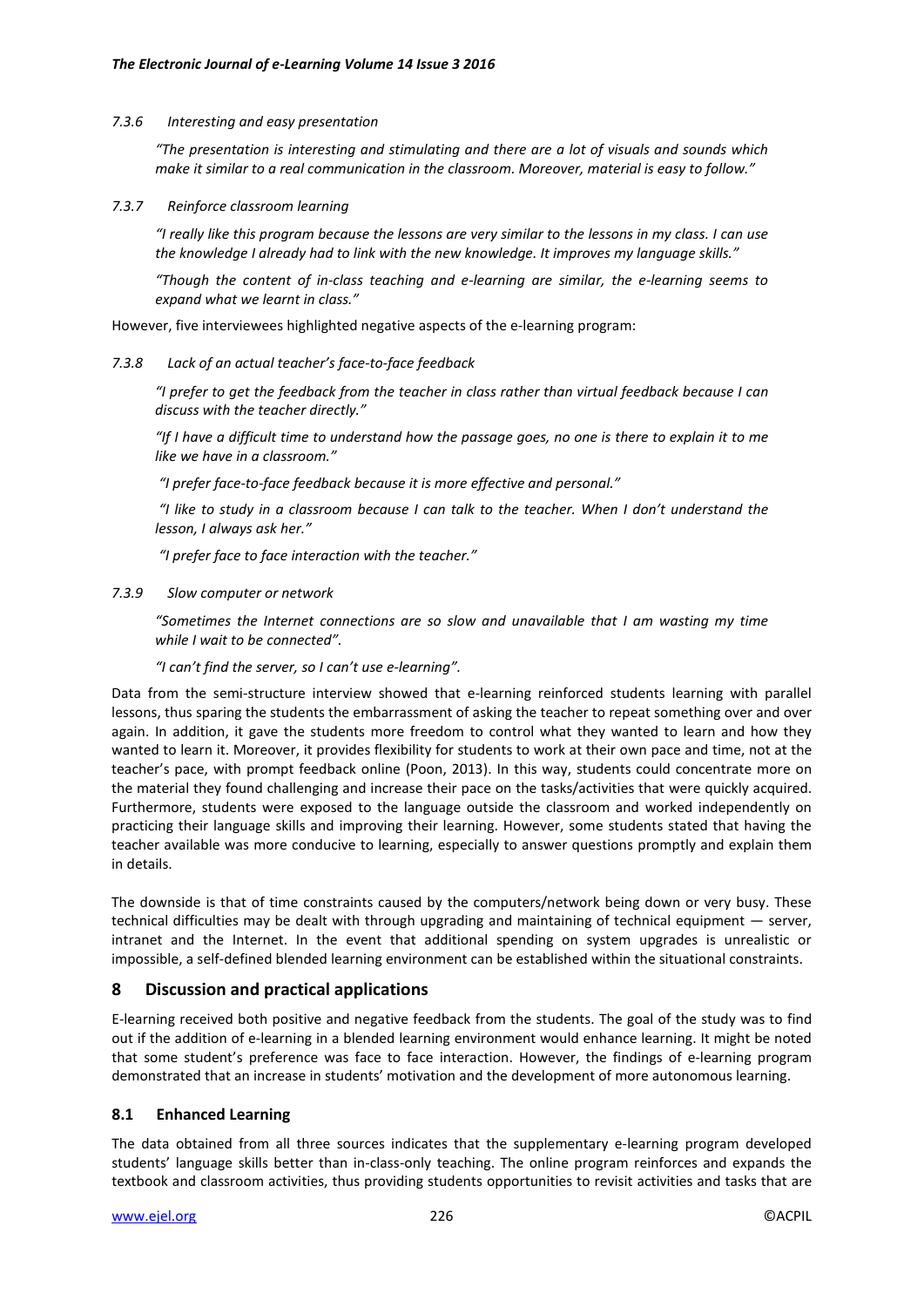skill-building. It also enhances the skills they have already achieved. E-learning also encourages students to study independently and spent more time engaging in the English language to improve their language proficiency.

# **8.2 Changes in Roles**

From a response to an interview question: "Traditional classrooms are teacher-centered but in e-learning we do everything by ourselves." It can be inferred that the transfer from teacher-centered to student self-directed learning suggests considerable changes in the delivery of language skills learning. Poon (2013) supports this idea that blended learning is a fundamental redesign of the instructional model with a shift from teachercentered to student-centered. A transformation of the role of the teacher from lecturer to facilitator enables the students to actively engaged in their learning and take more responsibility for their own learning while receiving support and encouragement from a facilitator (Moores, Akhurt & Powell, 2010). In addition, students also appreciated the change in role of the teacher to scaffolding builder/facilitator (Noytim 2006). Students regarded this e-learning program as a helpful tool for them to learn English. E-learning also encourages learners to work independently as each student can work on different tasks at their own pace within the "integrated learning environment" (Soliman, 2014). In other words, advanced learners would be able to work faster and finish more activities than novice learners. (Nedeva & Dimova, 2010). In addition, it should be pointed out that students at all levels of English ability were further challenged by the e-learning tasks because the lessons were not identical to the classroom lessons but parallel to them. Hence the lessons were not redundant, as they related to the textbook and classroom materials.

### **8.3 Motivates Students' Learning and Learner Autonomy**

The data from the questionnaire and the semi-structured interview (See results under "Self-directed learning") demonstrates that students have a positive attitude towards the use of e-learning because it enables them to become more motivated and more involved in the learning process. This can often encourage learners to become more responsible and willing to engage in their own learning, which is defined as learner autonomy (Benson, 2004; Dornyei, 2001; Ely, 1986; Gardner, 1985; Kyriacou & Zhu, 2008). Wan-er (2008) found that students' positive attitude and learning motivation, leads to greater autonomy. Ellis (1994) recognized learner motivation as a key factor influencing the rate and success of second/foreign language learning. In this research we found that motivation not only leads to enhanced learning, but self-directed e-learning motivated students to greater autonomy in the learning process.

# **8.4 Face-to-face interaction**

While there are many positive aspects to blended learning, the lack of actual face-to-face feedback from a teacher may be difficult for some students to cope with. Some students interviewed believed that we can use e-learning to aid students' learning, but it should not be used to replace the valuable interaction between teachers and students. Human interaction provides a feeling of social connectedness not possible in virtual communication. A possible solution to this discomfort with a lack of face-to-face interaction (Key, 1980) is to create a blended learning environment that actually provided more teacher/facilitator interaction, in a word, redefining the blended learning mix towards a larger classroom component.

# **9 Conclusion**

Blended learning is a valuable concept that can be used to more successfully achieve teaching goals. It allows students to develop and practice English language skills outside the classroom at anytime and anyplace they choose, as long as they have access to an Internet connection. In addition, it permits them to repeat lessons without judgment or pressure. The proven enhancement of student learning documented in this study validates this type of blended-learning. The addition of e-learning to classroom teaching provides students with opportunities for autonomous learning and a decentralized transfer of knowledge.

# **10 Limitations and future studies**

Although this study was carefully developed, one limitation of this study is that it was limited only to one class of Kasetsart University (Thailand) students. Further studies might be conducted with different academic/nonacademic institutions, disciplines, age groups and blended learning combinations. These studies would need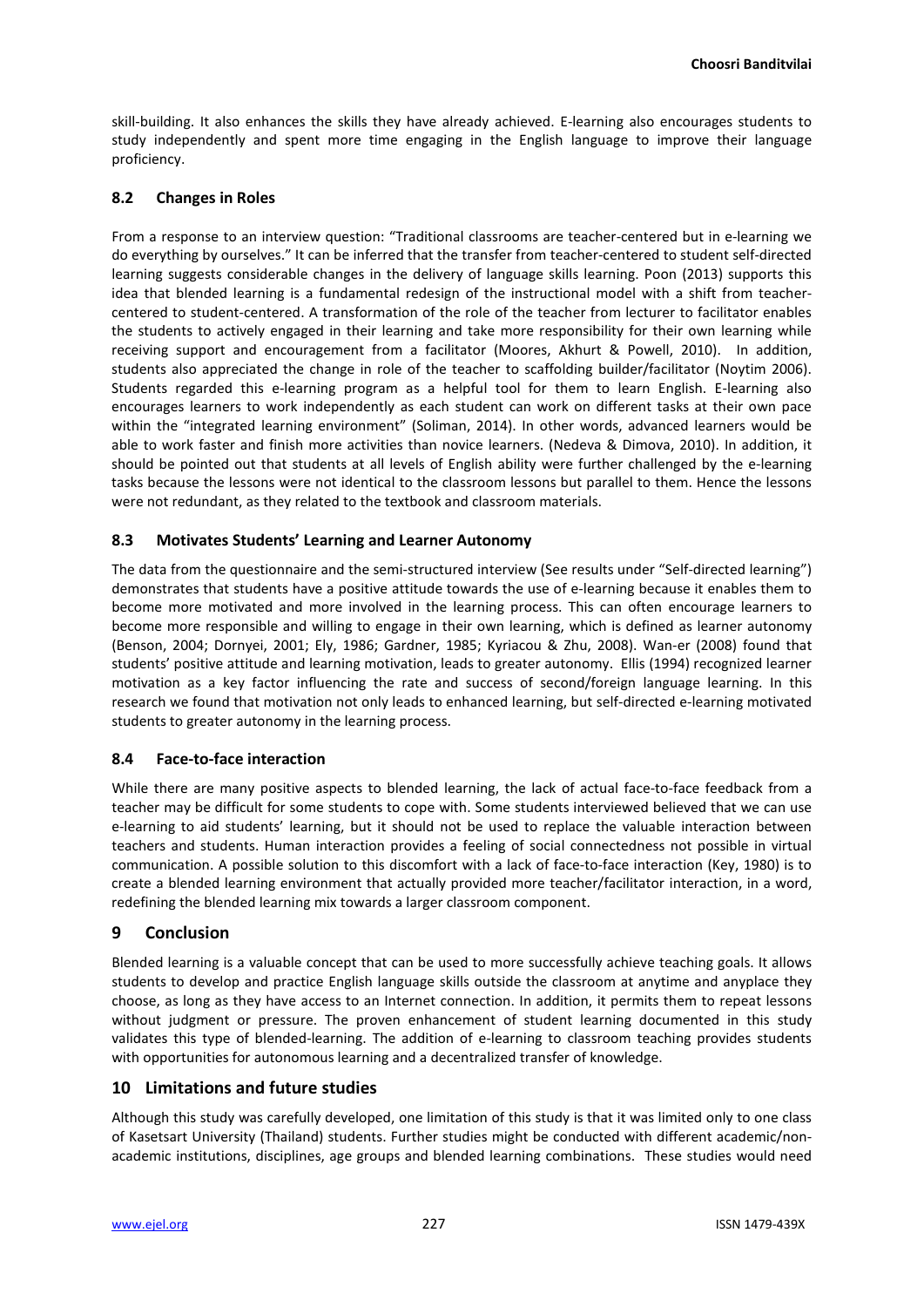to be structured according to institutional, budget considerations and materials/media, as well as students' learning styles.

# **Appendixes 1-4: Samples of screen images from e-learning program**

**Appendix 1:** Course Description **Appendix 2: Course Objectives** The main chiective of the co The main objective of the course<br>1. Study vocabulary used in different situations.<br>2. Modeled dialogues and role play practiced in small groups.<br>
3 Practice the four language skills-listening speaking ding and writing 4. Practice listening for the gist of the compick up specific points of infor-5. Practice various types of writing tasks.<br>6. Create self-confidence by using the langua Skir

#### **Appendix 3: Contents**



# **Appendix 5: Questions of semi-structured interview**

- 1. Do you think blended-learning enhances your listening, speaking, reading and writing? If yes, how?
- 2. What are the differences between classroom learning and blended learning?
- 3. How do the teacher's and students' roles in this program differ from those in your normal classes?
- 4. What are the advantages and disadvantages of this blended learning program?
- 5. How would you describe the relationship between the e-learning and in-class learning?
- 6. Would you like other teachers to use blended learning in English classes? If so, how?
- 7. Do you prefer a normal classroom or a classroom supplemented by e-learning?
- 8. Are there any other comments you want to make about the program or about what you have learned in the program?

#### **References**

- Benson, P. (2004) Autonomy and information technology in the educational discourse of the information age, Hong Kong: Hong Kong University Press.
- Dawley, L. (2007) The tools for successful online teaching, London: Information Science Publishing.
- Dornyei, Z. (2001) Teaching and researching motivation, Harlow: Longman.

Ellis, R. (1994) The study of second language acquisition, Oxford: Oxford University Press.

ELY, C. M. (1986) 'Language learning motivation: A descriptive and causal analysis', The Modern Language Journal, vol. 70, pp. 28–35. [Online], Available: http://onlinelibrary.wiley.com/doi/10.1111/j.1540-4781.1986.tb05240.x/full [12 Aug 2014]

Friesen, N. (2012) Report: Defining Blended, [Online],

Available:http://learningspaces.org/papers/Defining\_Blended\_Learning\_NF.pdf [22 Sep 2014]

Gardner, R.C. (1985) Social psychology and second language learning: The role of attitudes and motivation, London: Edward Arnold.

Graham, C. R. (2006) Blended learning systems: definition, current trends, and future directions, C. J. Bonk and C. R. Graham, The handbook of blended learning: Global perspectives, San Francisco, CA: Pfeiffer Publishing. Key, M. R. (1981) The relationship of verbal and nonverbal communication. DE GRUYTER MOUTON.